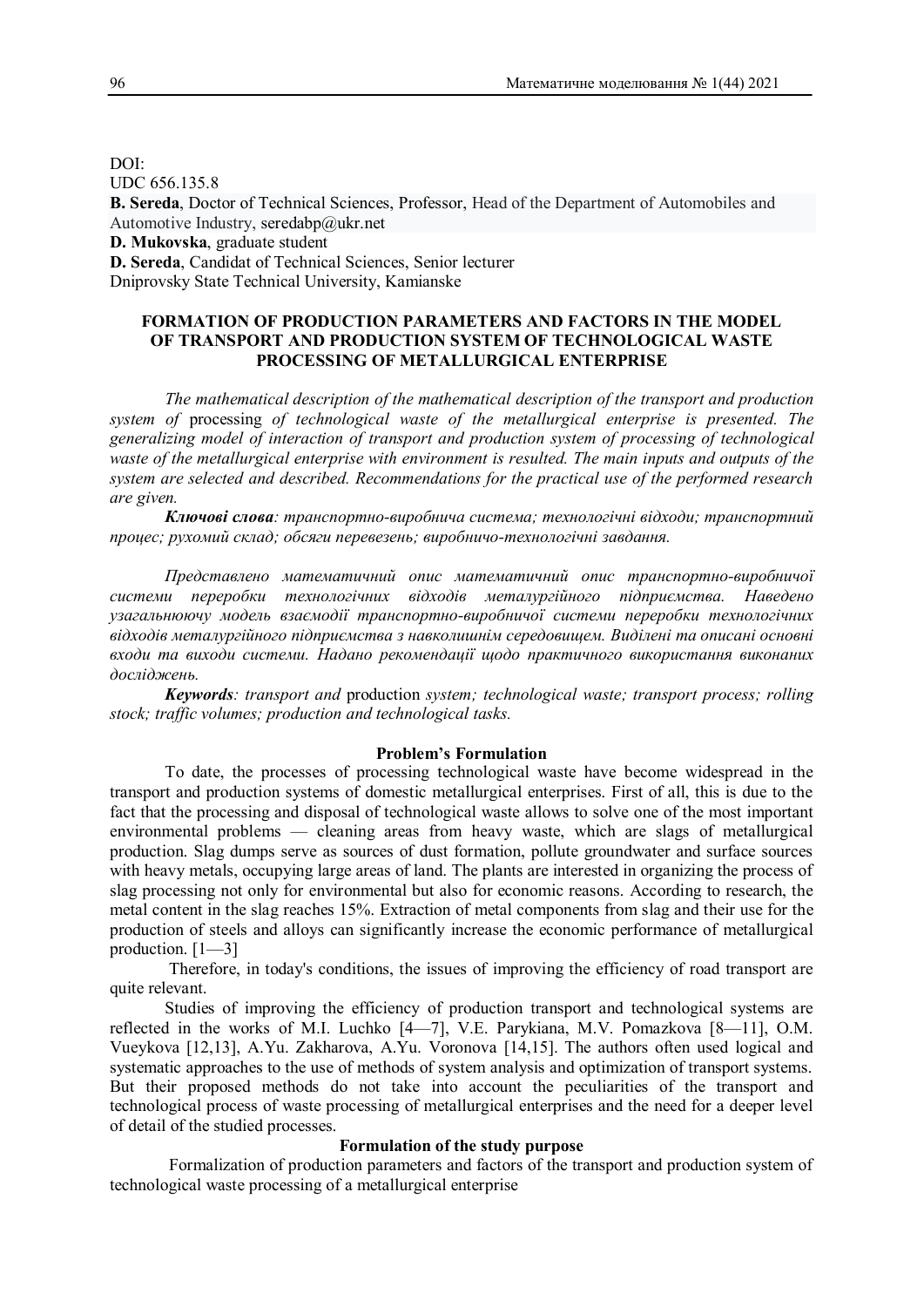### **Presenting main material**

The system of recycling of technological waste of steel production (SRTVSV) involves five production units of the metallurgical enterprise, namely: open-hearth shop (OhS), slag processing shop (SPS), road transport management (RTM), railway transport management (RTM), dill shop (DS). During the SRTVSV process, each of the above-mentioned structural subdivisions performs the functions assigned to it, the quality and timely implementation of which ensures the processing of technological waste with minimal resource costs.

In SRTVSV, the transport and technological process of technological waste processing is performed directly by the open-hearth slag processing section (OhSPC), which is subordinated to the slag processing shop (SPS). STMS includes transport freight flows, communications, technical means that ensure the process of processing technological waste and are aimed at implementing the plan in accordance with the technology and production needs with minimal costs.

Among the functions of the DPMS should be noted the following:

- organization and provision of reception, unloading and processing of technological waste of current production;

- determination of the required number of orders (requirements) to the PJSC for transportation of technological waste, ensuring the rational use of vehicles in time and capacity;

- organization of shipment, storage of products of processing of technological waste of current production;

 - providing the necessary information on the progress of the transport and technological process of all participants of SRTV.

- organization of shipment, storage of products of processing of technological waste of current production;

- ensuring the course of the technological process, technical operation and specified modes of operation of equipment, repair schedules in strict accordance with the technological instructions, maps of labor organization.

The open-hearth slag processing site can be considered as a subsystem as a part of the technological waste recycling system which [1]:

- consists of interdependent parts (sections, services, etc., technical and vehicle), the activities of which affect the final result of production;

- interacts with the external environment, from which the system receives the necessary factors of production for production activities (inputs) and in which the results of production (outputs) are realized and used — products, works, services;

- carries out activities aimed at meeting the needs of production (external environment of the system);

The state of operation of the system can be described as follows. Let the whole set of participants in the process of processing technological waste  $(M_{\text{op}})$  at a given time consists of subsets: loading and recycling complexes (A), fleet of rolling stock (B), fleet of loading mechanisms (C), recipients of products of processing of technological waste (D), that is

#### $M_{nn}$  ⊂ ( $A \cup B \cup C \cup D \cup F$ )

The set ( $A$ ) consists of subsets that include the number of dead ends  $(a_1)$ , the number of loading platforms  $(a_2)$ , the number of dumps of technological waste  $(a_3)$ , number of storage warehouses  $(a_4)$ , crushing and sorting equipment  $(a_5)$ .

 $A \subset \left[ \{ A_{a1} \} \cup \{ A_{a2} \} \cup \{ A_{a3} \} \cup \{ A_{a4} \} \cup \{ A_{a5} \} \right]$ 

Factor  $(B)$  includes a subset that determines the type and quantity of rolling stock of automobile  $(b_1)$ , railway  $(b_2)$  involved in the process of transportation of technological waste.

$$
B \subset \left[ \{B_{b1}\} \cup \{B_{b2}\} \right]
$$

Factor (*C*) consists of subsets that correspond to the type and number of fleet of excavators  $(C_{c1})$  and forklifts  $(C_{c2})$ , involved in the operation of the research system

$$
C \subset [\{C_{c1}\} \cup \{C_{c2}\}]
$$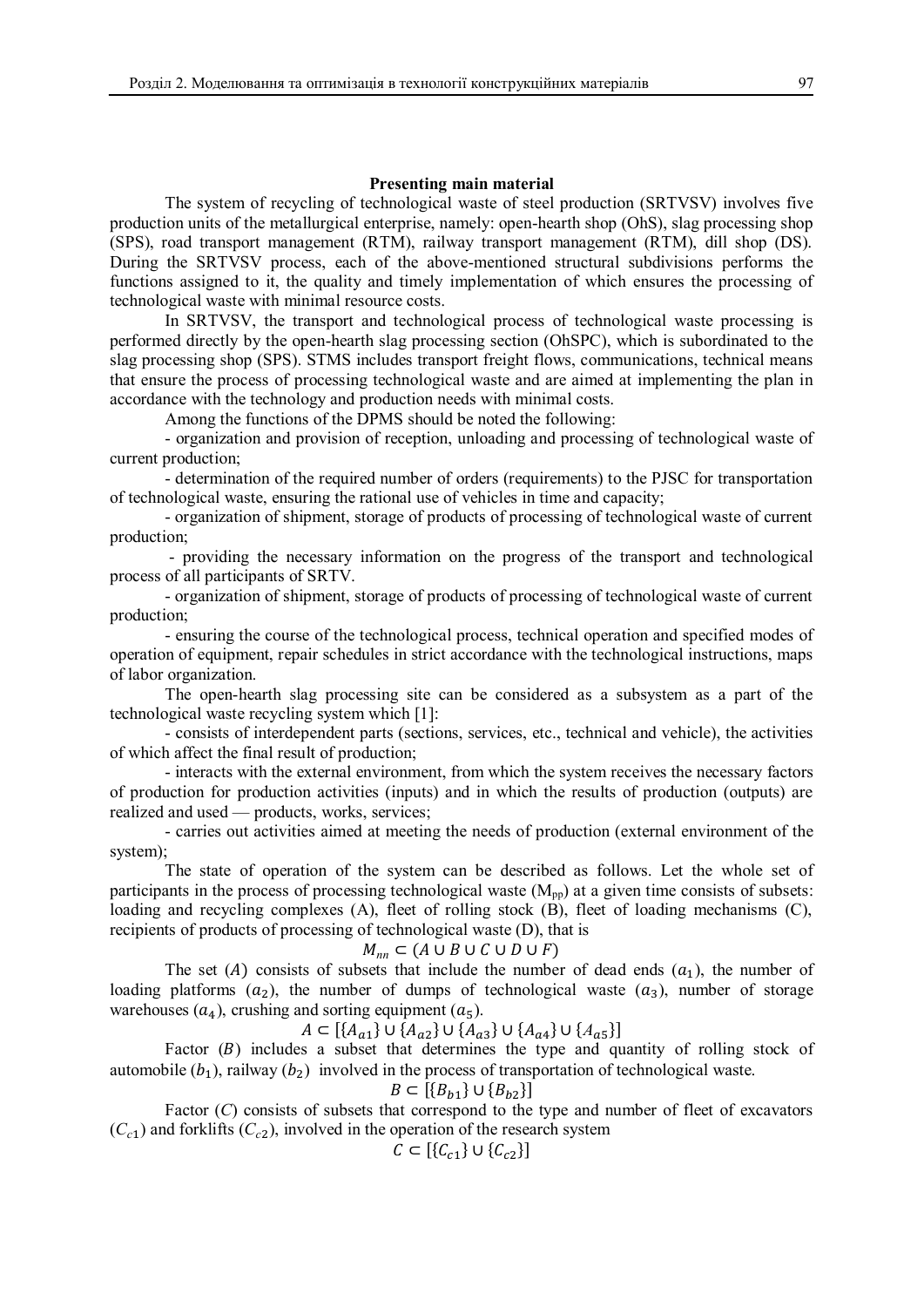To factor (D) includes subsets corresponding to the number of recipient shops  $(d_1)$ , types of products of technological waste processing  $(d_2)$ .

$$
D \subset \left[ \{ D_{d1} \} \cup \{ D_{d2} \} \right]
$$

The degree of complexity of the set that characterizes the fuel assemblies will vary with time, ie each value of  $t_{mc}$  will correspond to a certain value of the set  $(M_{nn})$ 

$$
(M_{nn}); M(t_{mc})
$$

Based on this, the state of the transport and production system in any period of time is determined by the dependence

$$
Z(t_{mc})\ ; M(t_{mc})
$$

and in a specific period of time  $Z_{mc}[Z \in z(t)]$  transport and production system may be with varying degrees of probability.

The transport and production system of processing technological waste of a metallurgical enterprise in a formalized form can be represented by a generalized model shown in Fig. 1 [16,17]



*Fig. 1.* Generalized scheme of the transport and production system of technological waste processing

The researched system is characterized by informational, material, resource inputs (outputs) and management decisions that ensure the implementation of production and technological processes of the purpose of the system.

According to fig. 1 highlight the following system inputs:  $x_i(t)$  — information in which is a set of information that is necessary for effective management and control of the system. (information on the failure of system resources, current data on the progress of the transport process, the results of rolling stock and loading mechanisms, data on the actual volume of traffic, deviations from the planned indicators of the transport process, etc.);

 $x<sub>w</sub>(t)$  — material is represented by technological waste of the main production, coming from steel production (open-hearth slag) and subject to processing;

 $x_n(t)$  — resource is characterized by external and internal resource provision. Internal resource provision is represented by a fleet of loading mechanisms that ensure the performance of loading operations on cargo fronts. External resource provision is represented by rolling stock with suitable drivers and maintenance personnel. The Department of Road Transport allocates the number of rolling stock with drivers ordered by the State Traffic Police for each work shift and ensures its supply to the cargo fronts of the site in good technical condition.

 $x_{\text{H}}(t)$  — non-controlling factors of the external environment (failure of rolling stock, loading and unloading mechanisms, production equipment, climatic conditions);

 $U(t)$  — management decisions can be characterized as a set of interconnected, purposeful, consistent management actions aimed at ensuring the implementation of production and technological tasks, among which are the following: performance control production and technological operations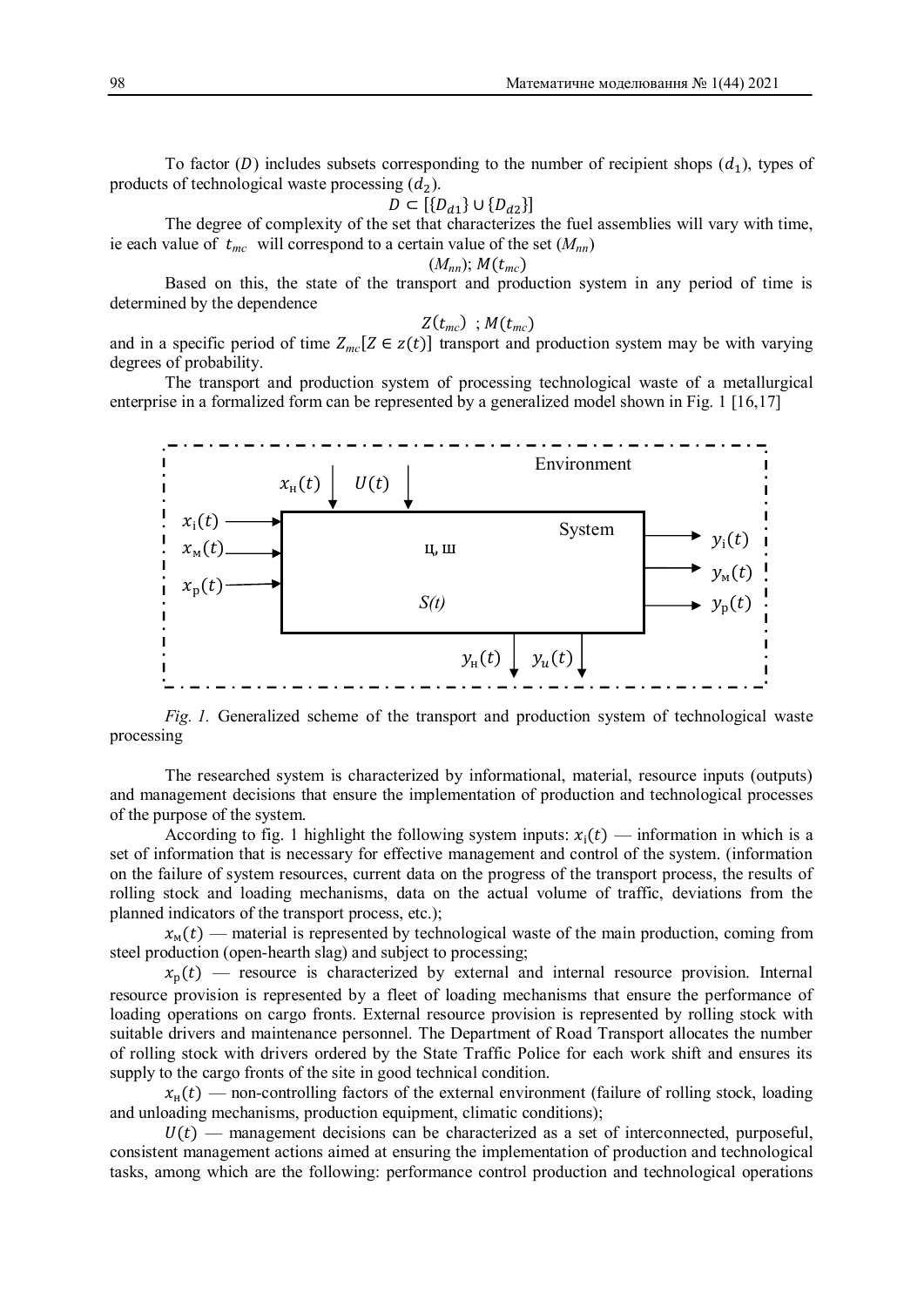and making operational management decisions aimed at eliminating disruptions of the production process, determining the required number of rolling stock for transportation and ordering it in the management of road transport, development of technological routes for transportation of technological waste and products of their processing, etc.

The input in general is a vector  $\bar{X} = (x_i, x_m, x_p, x_n, x_u)$ . Each input can have several components, ie

$$
x_i(t) = (x_{ij}), i = \overline{1, n}; j = \overline{1, m};x_{ij} = (x_{ijk}), k = \overline{1, r},
$$

where  $i - i$  is the type of input;  $j -$  nomenclature of the entrance;  $k -$  the input source. The result of the system — vector

$$
\overline{Y}=(y_{\mathrm{i}},\,y_{\mathrm{M}},\,y_{\mathrm{p}},\,y_{\mathrm{H}},\,y_{\mathrm{U}}).
$$

 $y_i(t)$  — information output, which characterizes the information activity of the system;

 $y_{\rm M}(t)$  — material output, characterizes the material result of the system;

 $y_p(t)$  — resource output characterizes the result of system resources;

 $y_{\text{H}}(t)$  — the output of non-controlling effects of the system on the environment.

As for the inputs, the components of the output vector can be represented as

$$
y_i(t) = (x_{ij}), i = \overline{1, n}; j = \overline{1, m};
$$

$$
y_{ij}=(y_{ijk}), k=\overline{1,r},
$$

where  $i$  — is the type of input;  $j$  — nomenclature of the entrance;  $k$  — the input source.

The transition function  $\mu$  transforms the state of the system under the action of X and Y

$$
u/(t\Psi U)\to S.
$$

The output function ш forms the initial results of the system operation

$$
u/(tSW) \rightarrow Y.
$$

Thus, the process of functioning of the organizational and technical system can be represented as successive transitions from one state  $S(t)$  to another  $S(t + \Delta t)$  under the influence of input signals and control actions.

### **Conclusions**

During the study, the structure of the transport and technological system of the metallurgical enterprise was determined by analyzing the processes of its operation. The state of the system was described by a number of participants involved in the production process at a certain point in time, which include: rolling stock (dump trucks), fleet of trucks (excavators, forklifts), freight fronts (railway dead ends for slag unloading), slag storage dumps, crushing and sorting complex, warehouses of slag processing products.

The transport and production system of technological waste processing of a metallurgical enterprise in a formalized form can be represented by a generalized model that reflects the relationship with the environment and is characterized by typical inputs and outputs. Typical inputs (outputs) include information, material, resource flows and management decisions that ensure the implementation of production and technological processes of the purpose of the system. On the basis of the generalized model in the future it is possible to build a mathematical model of the studied system as a set of relations (equations, logical conditions, operators) that determine the characteristics of the system depending on its structure, algorithms, system parameters, state, environmental actions, initial conditions and time.

#### **References**

- [1] Sereda B.P., Mukovska D.Y. (2019) Analysis of metallurgical enterprise functioning career [Analysis of metallurgical enterprise functioning career] *Mathematical modeling,* 2(41), 118– 123 [in Ukraine]
- [2] Sereda B.P., Mukovska D.Y. (2020) Research process of technological waste recycling in the conditions of the career of the metallurgical enterprises [Research process of technological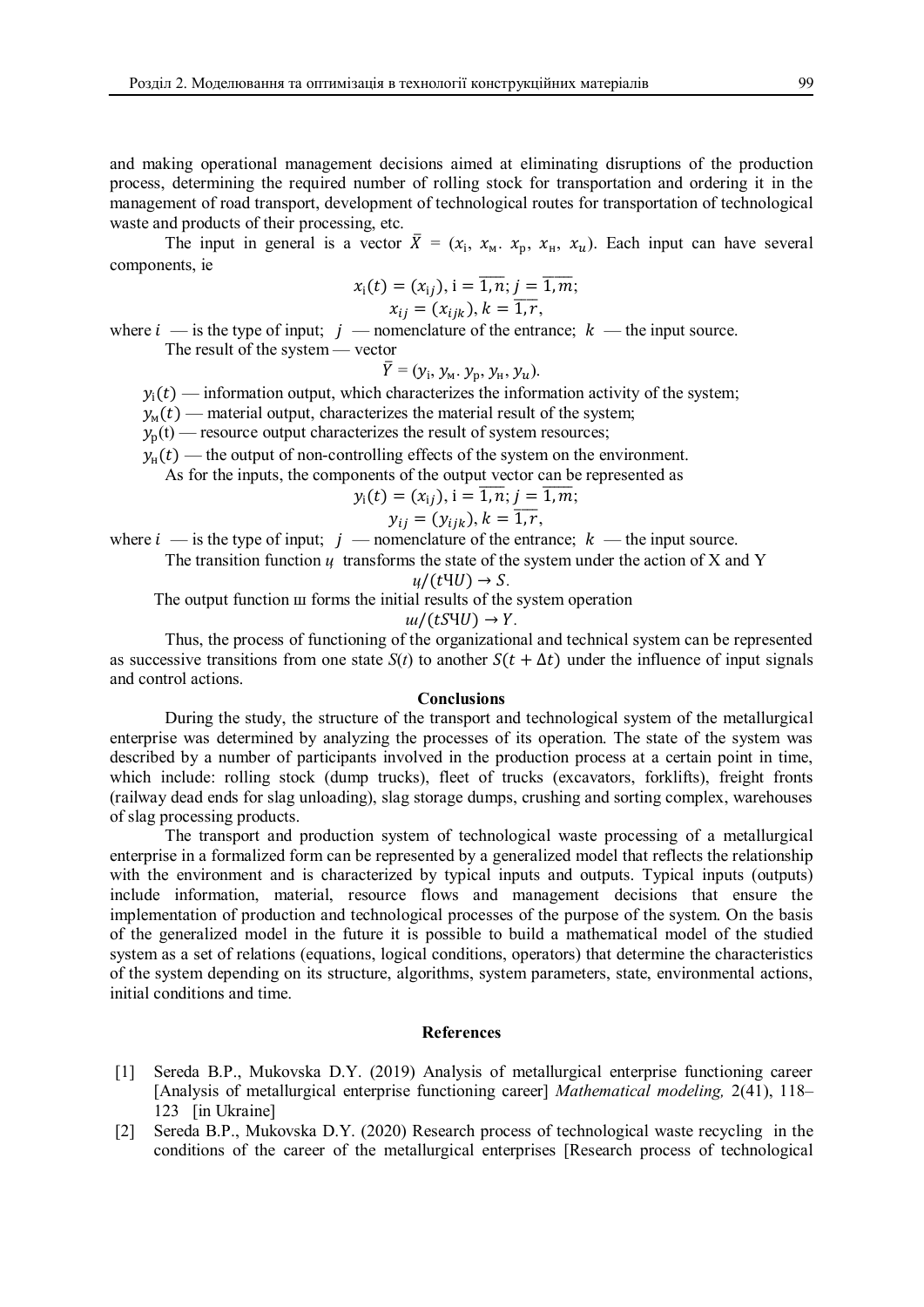waste recycling in the conditions of the career of the metallurgical enterprises] *Mathematical modeling,* 1(41), 93–98 [in Ukraine]

- [3] Sereda B., Mukovska D., Sereda D. (2020) Research of the work of dump trucks in the transport and technological system of recycling of technological waste of metallurgical motherland [Research of the work of dump trucks in the transport and technological system of recycling of technological waste of metallurgical motherland] *Mathematical modeling,* 2(43), 93–99 [in Ukraine]
- [4] Luchko M.Y. (2002) Otsenka uslovyi ekspluatatsyy promyshlennoho tekhnolohycheskoho avtotransporta v uslovyiakh arera [*Evaluation of the operating conditions of industrial technological vehicles in career*] Visnyk SNU im. V.Dalia *- Bulletin SNU іm. V. Dalia,* 12 (58), 111–117 [in Ukraine].
- [5] Kutsenko V.Y. Luchko M.Y. (2002) Analyz effektyvnoho metoda rabotyi karernoho transporta pry perevozke materyalov [*Analysis of the effective method of working career transport during the transport of materials*] Visnyk SNU im. V.Dalia *- Bulletin SNU іm. V. Dalia,* 11 (57), 48– 50 [in Ukraine].
- [6] Luchko M.Y., Zaiko V.K. (2003) Prohnozyrovanye y tochnoe MP-otsenyvanye parametrov dynamyky rabotu tekhnolohycheskoho avtotransporta v uslovyiakh hlubokykh karerov [Forecasting and accurate MP estimation of the parameters of the dynamics of technological vehicles in deep quarries] Visnyk SNU im. V.Dalia *- Bulletin SNU іm. V. Dalia,* 8 (66), 95– 100 [in Ukraine].
- [7] Luchko M.Y. (2003) Problemyi organizatsii rabotyi tehnologicheskogo karernogo avtotransporta i metodyi povyisheniya ego effektivnosti [*Problems of organization of technological career vehicles and methods for improving its effectiveness*] Sbornik nauchnyih trudov HNADU - *Collection of scientific work KSARU*, 12, 37–40 [in Ukraine].
- [8] Parunakian V.E. Pomazkov M.V. (2005) Printsipyi sovershenstvovaniya sistemyi upravleniya tehnicheskim soderjaniem bolshegruznyih avtosamosvalov na tehnologicheskih perevozkah metallurgicheskih kombinatov [*Principles of processing of systems of management of technological content of large-ground auto-massacreans on technological transportation of metallurgical combines*] Priazovskiy gosudarstvennyiy tehnicheskiy universitet - *Priazovsky State Technical University,* 15-1, 186–190 [in Ukraine].
- [9] Pomazkov M.V. (2008) Sovershenstvovanie operativnogo upravleniya tehnologicheskimi avtoperevozkami staleplavilnogo proizvodstva [*Complication of operational management of technological automobiles of steelmaking production*] Priazovskiy gosudarstvennyiy tehnicheskiy universitet - *Priazovsky State Technical University,* 18-1, 237–239 [in Ukraine].
- [10] Pomazkov M.V. (2011) *Zabezpecnnya resursozberezhennya samosky'div v marshrutax uty'lizaciyi metalurgijny'x shlakiv I shlamiv.* (Avtoreferat dysertatsii kandydata tekhnichnykh). Pryazovskyi derzhavnyi tekhnichnyi universytet, Mariupol.
- [11] Pomazkov M.V. (2016) Effektivnost tehnicheskogo servisa v jiznennom tsikle bolshegruznyih avtosamosvalov promyishlennyih predpriyatiy [*Effectiveness of technical servis in a violent circular auto supplies industrial entrepreneur*] Priazovskiy gosudarstvennyiy tehnicheskiy universitet - *Priazovsky State Technical University,* 32, 222–231 [in Ukraine].
- [12] Vueikova O.N. Laryn O.N. (2011) Voprosyi povyisheniya effektivnosti rabotyi karernogo avtotransporta [*Questions preparation of efficiency works for carber motor transport*] Vestnik OGU – *Bulletin OSU,* 10 (129),20–25 [in Russia].
- [13] Vueikova O.N. (2013) Teoreticheskoe obosnovanie vliyaniya strukturyi parka avtosamosvalov na prostoi avtomobilno-ekskavatornyih kompleksov otkryityih gornorudnyih karerov [*Theoretical drainage of the structure of the park of auto-dispensing on the mast of automobileexasked complexes of open horned cars*] Sovremennyie problemyi transportnogo kompleksa Rossii - *Moving problems of the transport complex of Russia,* 3, 192–198 [in Russia].
- [14] Zakharov A.Yu. Voronov A.Yu. (2014) Vliyanie nekotoryih faktorov na proizvoditelnost karernyih ekskavatorno-avtomobilnyih kompleksov [*The effect of some factors for the performance of career excavator and automotive complexes*] Vestnik Kuzbasskogo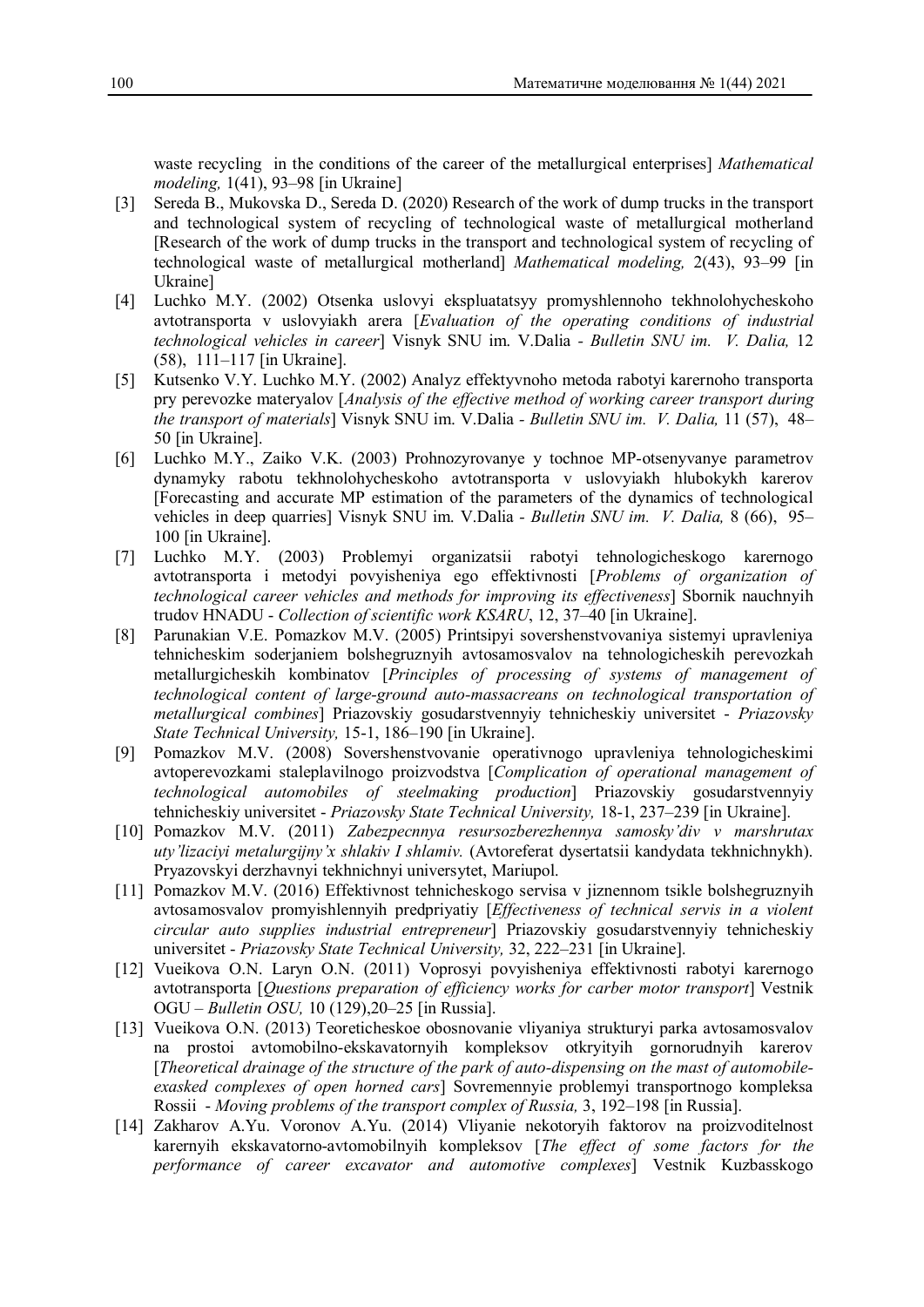gosudarstvennogo tehnicheskogo universiteta - *Bulletin of the Kuzbass State Technical University,* 1, 74–76 [in Russia].

- [15] Zakharov A.Yu. Voronov A.Yu. (2012) Algoritm operativnoy dispetcherizatsii karernogo avtotransporta [Algorithm for operational dispatching career vehicles] *Bulletin of the Kuzbass State Technical University,* 5, 107–11 [in Russia]
- [16] Lashchenykh O.A., Kuzkin O.F. (2006) Metody i modeli optymizatsii transportnykh protsesiv i system [Methods and models of optimization of transport processes and systems] *Zaporozhe* [in Ukraine].
- [17] Halushko V.M. (2015) Matematycheskye modely v transportnykh systemakh [Mathematical models in transport systems] Gomel [in Belarus]

## **ФОРМУВАННЯ ВИРОБНИЧИХ ПАРАМЕТРІВ І ФАКТОРІВ У МОДЕЛІ ТРАНСПОРТНО-ВИРОБНИЧОЇ СИСТЕМИ ПЕРЕРОБКИ ТЕХНОЛОГІЧНИХ ВІДХОДІВ МЕТАЛУРГІЙНОГО ПІДПРИЄМСТВА Середа Б.П., Муковська Д.Я., Середа Д.Б.**

### **Реферат**

Транспортно-виробнича система переробки технологічних відходів є частиною виробничої системи металургійного підприємства й виконує окремі конкретні поставлені цілі та завдання у виробничих процесах переробки технологічних відходів основного виробництва.

У системі рециклінгу технологічних відходів сталеплавильного виробництва задіяно п'ять виробничих підрозділів металургійного підприємства, а саме: мартенівський цех, цех шлакопереробки, управління автомобільного транспорту, управління залізничного транспорту, копровий цех. Під час процесу технологічного процесу кожен з вищезазначених структурних підрозділів виконує покладені на нього функції, якісне та своєчасне виконання яких, забезпечує переробку технологічних відходів з мінімальними витратами ресурсів.

Безпосередньо транспортно-технологічний процес переробки технологічних відходів виконує дільниця переробки мартенівського шлаку, що підпорядкована цеху шлакопереробки. ДПМШ включає в себе транспортні вантажопотоки, комунікації, технічні засоби, які забезпечують процес переробки технологічних відходів та направлені на виконання плану у відповідності з технологією й потребами виробництва з мінімальними витратами.

Стан функціонування системи було описано певною множиною учасників, які задіяні у виробничому процесі на певний момент часу, до яких можна віднести: парк рухомого складу (автомобілів самоскидів), парк вантажних засобів (екскаватори, автонавантажувачі), вантажні фронти (залізничні тупики вивантаження шлаку), відвали зберігання шлаку, дробильносортувальний комплекс, склади продуктів переробки шлаку.

Транспортно-виробничу систему переробки технологічних відходів металургійного підприємства у формалізованому вигляді можна представити узагальненою моделлю, яка відображає взаємозв'язки з навколишнім середовищем та характеризується типовими входами та виходами. До типових входів (виходів) відносяться інформаційні, матеріальні, ресурсні потоки й управлінські рішення, які забезпечують виконання виробничо-технологічних процесів мети функціонування системи.

### **Література**

- 1. Sereda B.P., Mukovska D.Y. Analysis of metallurgical enterprise functioning career. *Математичне моделювання.* 2019. №. 2 (41). С. 118–123.
- 2. Sereda B.P., Mukovska D.Y. Research process of technological waste recycling in the conditions of the career of the metallurgical enterprises. *Математичне моделювання.* 2020. №. 1 (42). С. 93–98.